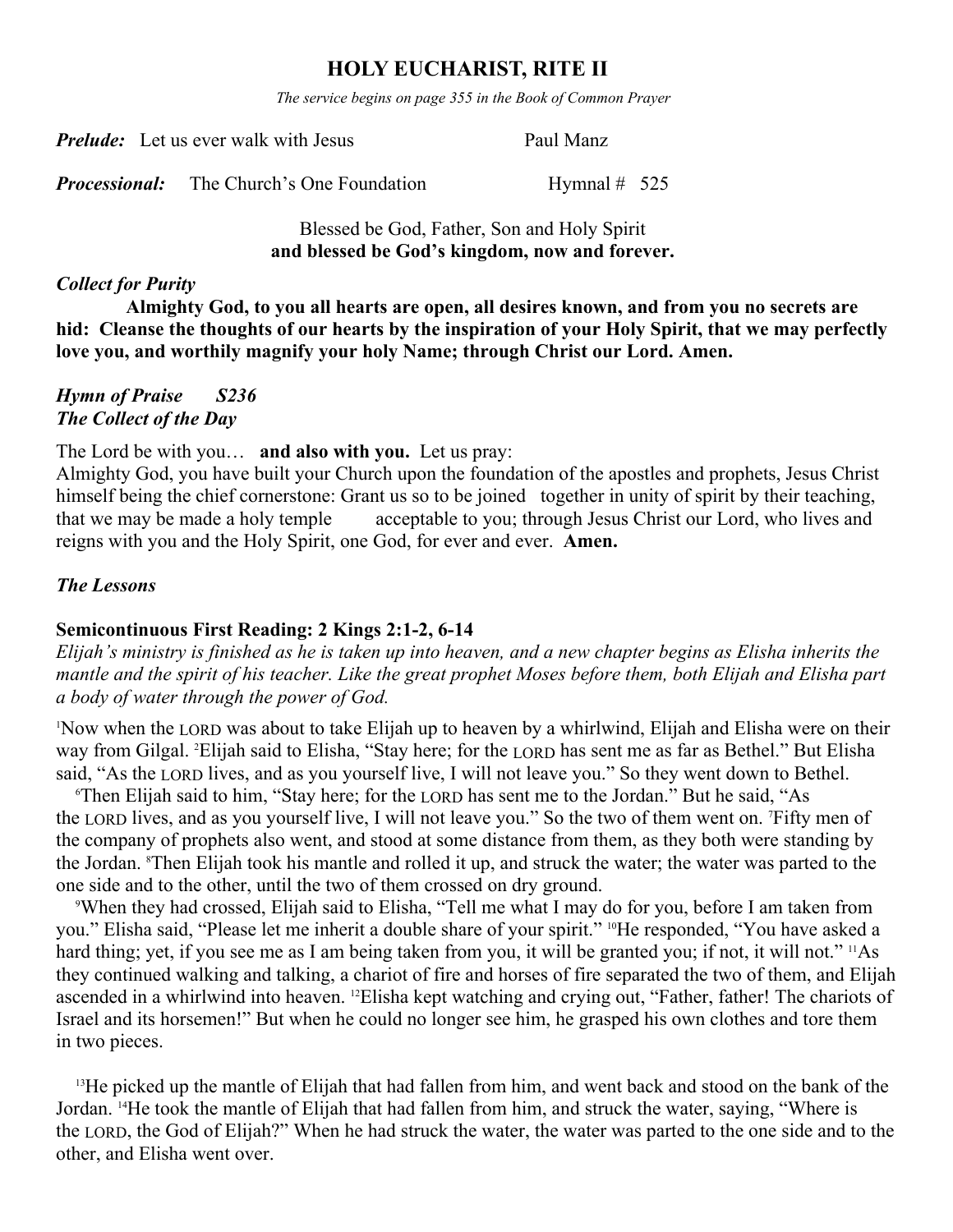#### **Semicontinuous Psalm: Psalm 77:1-2, 11-20**

- 77 Voce mea ad Dominum
- 1 I will cry aloud to God;  $*$

I will cry aloud, and he will hear me.

2 In the day of my trouble I sought the Lord; \* my hands were stretched out by night and did not tire; I refused to be comforted.

11 I will remember the works of the LORD,  $*$ 

- and call to mind your wonders of old time.
- 12 I will meditate on all your acts  $*$ and ponder your mighty deeds.
- 13 Your way, O God, is holy; \* who is so great a god as our God?
- 14 You are the God who works wonders \*
- and have declared your power among the peoples.
- 15 By your strength you have redeemed your people, \* the children of Jacob and Joseph.
- 16 The waters saw you, O God; the waters saw you and trembled; \* the very depths were shaken.
- 17 The clouds poured out water; the skies thundered; \* your arrows flashed to and fro;
- 18 The sound of your thunder was in the whirlwind; your lightnings lit up the world; \* the earth trembled and shook.
- 19 Your way was in the sea, and your paths in the great waters, \* yet your footsteps were not seen.
- 20 You led your people like a flock \* by the hand of Moses and Aaron.

# **Second Reading: Galatians 5:1, 13-25**

*For Paul, the freedom Christ gives is not permission to do whatever we want. It is the invitation to be what we could not be otherwise. The power and guidance of Christ's Holy Spirit produce a different kind of life, one marked by the fruit of this Holy Spirit.*

<sup>1</sup>For freedom Christ has set us free. Stand firm, therefore, and do not submit again to a yoke of slavery.

<sup>13</sup>For you were called to freedom, brothers and sisters; only do not use your freedom as an opportunity for self-indulgence, but through love become slaves to one another. <sup>14</sup>For the whole law is summed up in a single commandment, "You shall love your neighbor as yourself." <sup>15</sup>If, however, you bite and devour one another, take care that you are not consumed by one another.

 $16$ Live by the Spirit, I say, and do not gratify the desires of the flesh. <sup>17</sup>For what the flesh desires is opposed to the Spirit, and what the Spirit desires is opposed to the flesh; for these are opposed to each other, to prevent you from doing what you want. 18But if you are led by the Spirit, you are not subject to the law. <sup>19</sup>Now the works of the flesh are obvious: fornication, impurity, licentiousness, <sup>20</sup>idolatry, sorcery, enmities, strife, jealousy, anger, quarrels, dissensions, factions, 21envy, drunkenness, carousing, and things like these. I am warning you, as I warned you before: those who do such things will not inherit the kingdom of God.

 $22\text{By contrast, the fruit of the Spirit is love, joy, peace, patience, kindness, generosity,$ faithfulness, 23gentleness, and self-control. There is no law against such things. 24And those who belong to Christ Jesus have crucified the flesh with its passions and desires. 25If we live by the Spirit, let us also be guided by the Spirit.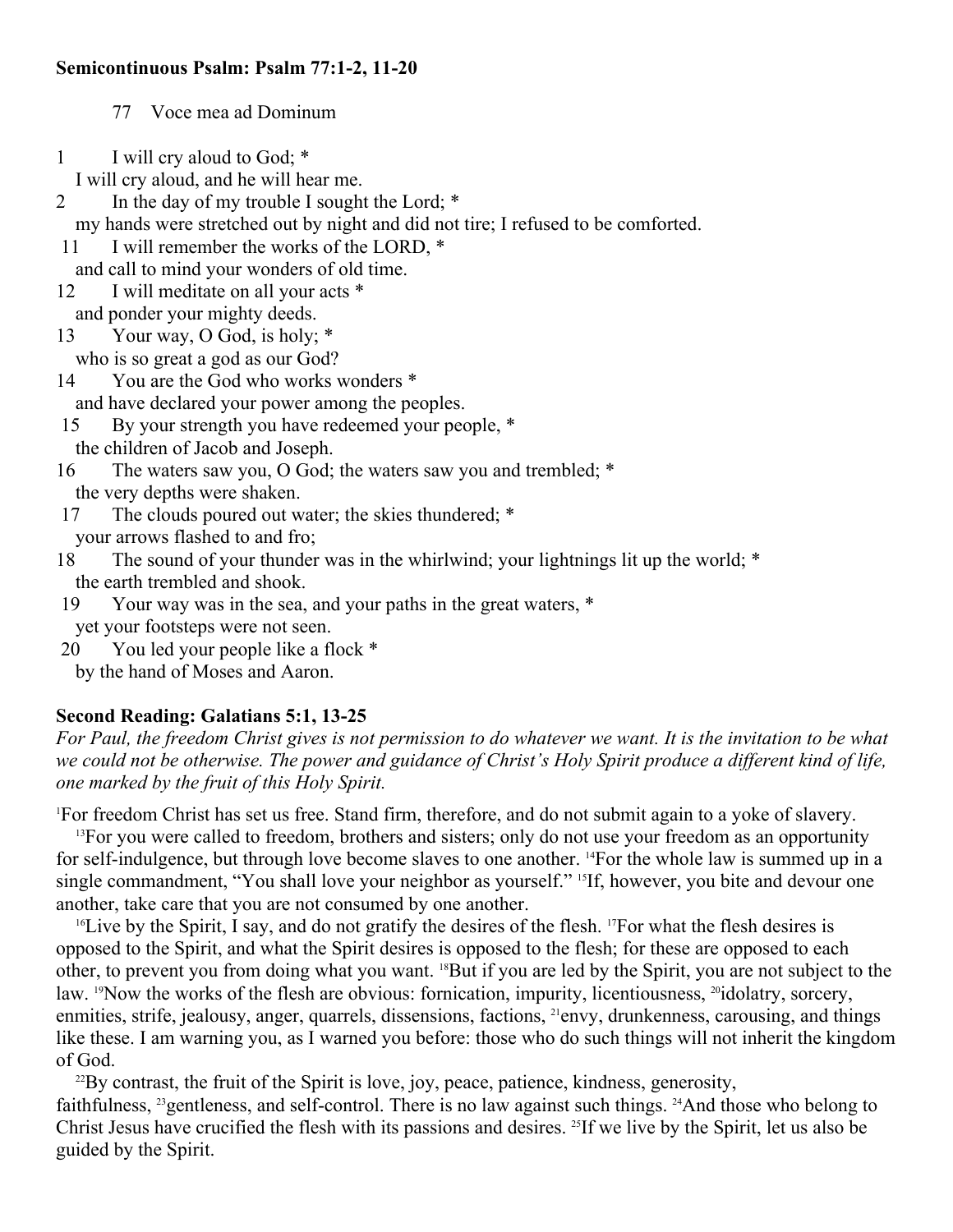## **Gospel: Luke 9:51-62**

*Jesus is unwavering in his commitment to his mission in Jerusalem and will not be swayed by pettiness. In a series of striking cases in point, he calls his disciples to a similar single-mindedness.*

<sup>51</sup>When the days drew near for [Jesus] to be taken up, he set his face to go to Jerusalem. 52And he sent messengers ahead of him. On their way they entered a village of the Samaritans to make ready for him; <sup>53</sup>but they did not receive him, because his face was set toward Jerusalem. <sup>54</sup>When his disciples James and John saw it, they said, "Lord, do you want us to command fire to come down from heaven and consume them?" 55But he turned and rebuked them. 56Then they went on to another village.

<sup>57</sup>As they were going along the road, someone said to him, "I will follow you wherever you go." <sup>58</sup>And Jesus said to him, "Foxes have holes, and birds of the air have nests; but the Son of Man has nowhere to lay his head." <sup>59</sup>To another he said, "Follow me." But he said, "Lord, first let me go and bury my father." <sup>60</sup>But Jesus said to him, "Let the dead bury their own dead; but as for you, go and proclaim the kingdom of God." <sup>61</sup>Another said, "I will follow you, Lord; but let me first say farewell to those at my home." <sup>62</sup>Jesus said to him, "No one who puts a hand to the plow and looks back is fit for the kingdom of God."

#### *The Sermon*

#### *The Nicene Creed*

**We believe in one God, the Father, the Almighty, maker of heaven and earth, of all that is, seen and unseen. We believe in one Lord, Jesus Christ, the only Son of God, eternally begotten of the Father, God from God, Light from Light, true God from true God, begotten, not made, of one Being with the Father. Through him all things were made. For us and for our salvation he came down from heaven: by the power of the Holy Spirit he became incarnate from the Virgin Mary, and was made man. For our sake he was crucified under Pontius Pilate; he suffered death and was buried. On the third day he rose again in accordance with the Scriptures; he ascended into heaven and is seated at the right hand of the Father. He will come again in glory to judge the living and the dead, and his kingdom will have no end. We believe in the Holy Spirit, the Lord, the giver of life, who proceeds from the Father and the Son. With the Father and the Son he is worshiped and glorified. He has spoken through the Prophets. We believe in one holy catholic and apostolic Church. We acknowledge one baptism for the forgiveness of sins. We look for the resurrection of the dead, and the life of the world to come. Amen.**

## **Form VI**

In peace, we pray to you, Lord God. *Silence*

For all people in their daily life and work;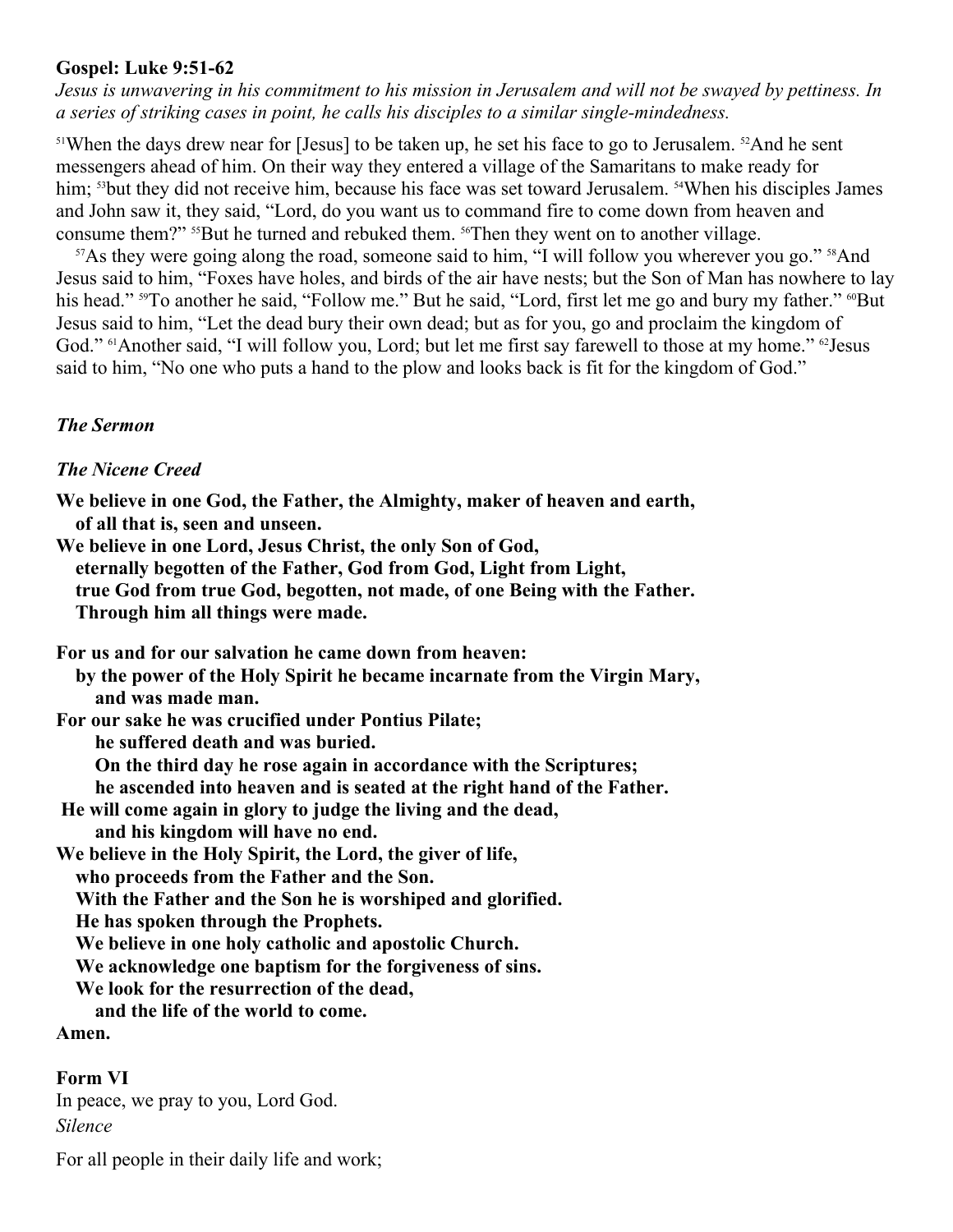## **For our families, friends, and neighbors, and for those who are alone.**

For this community, the nation, and the world; **For all who work for justice, freedom, and peace.**

For the just and proper use of your creation; **For the victims of hunger, fear, injustice, and oppression***.*

For all who are in danger, sorrow, or any kind of trouble; **For those who minister to the sick, the friendless, and the needy.**

For the peace and unity of the Church of God; **For all who proclaim the Gospel, and all who seek the Truth.**

For Michael, our Presiding Bishop, and Mike and Matthew, our Bishops; and for all bishops and other ministers; **For all who serve God in his Church.**

For the special needs and concerns of this congregation. *Silence The People may add their own petitions*

Hear us, Lord; **For your mercy is great.** We thank you, Lord, for all the blessings of this life. *Silence The People may add their own thanksgivings*

## We will exalt you, O God our King; **And praise your Name for ever and ever.**

We pray for all who have died, that they may have a place in your eternal kingdom. *Silence The People may add their own petitions*

Lord, let your loving-kindness be upon them; **Who put their trust in you.**

We pray to you also for the forgiveness of our sins. *Silence*

 **Have mercy upon us, most merciful Father; in your compassion forgive us our sins, known and unknown, things done and left undone; and so uphold us by your Spirit that we may live and serve you in newness of life, to the honor and glory of your Name; through Jesus Christ our Lord. Amen.**

*The Bishop, when present, or the Priest, stands and says:*  Almighty God have mercy on you, forgive you all your sins through our Lord Jesus Christ, strengthen you in all goodness, and by the power of the Holy Spirit keep you in eternal life. **Amen.**

*The Peace & Announcements please stand as the bread and wine are brought forth, as the communion gifts are symbolically from the people for God, and again as the gifts of the people's treasure is presented for the growth of the kingdom. The doxology is sung as the recognition that all we have comes from God.* 

*The Doxology*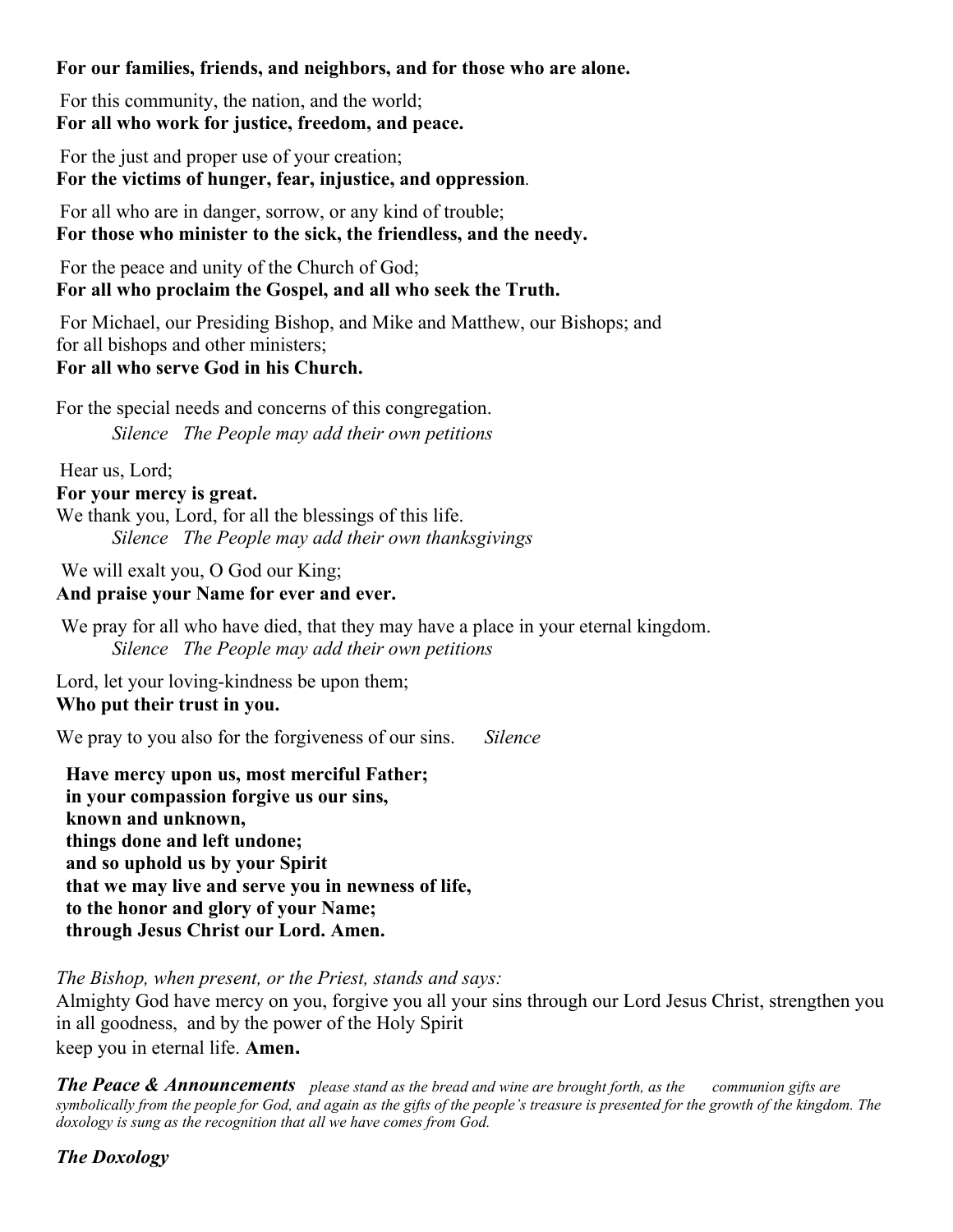**Praise God from whom all blessings flow; Praise Him all creatures here below; Praise God above the heavenly host; Praise Father, Son and Holy Ghost. Amen.** 

# **The Holy Communion Eucharistic Prayer C**

*The Celebrant, whether bishop or priest, faces them and sings or says* The Lord be with you. **And also with you.** Lift up your hearts. **We lift them to the Lord.** Let us give thanks to the Lord our God. **It is right to give him thanks and praise.**

God of all power, Ruler of the Universe, you are worthy of glory and praise. **Glory to you for ever and ever.**

At your command all things came to be: the vast expanse of interstellar space, galaxies, suns, the planets in their courses, and this fragile earth, our island home.

## **By your will they were created and have their being.**

From the primal elements you brought forth the human race, and blessed us with memory, reason, and skill. You made us the rulers of creation. But we turned against you, and betrayed your trust; and we turned against one another.

# **Have mercy, Lord, for we are sinners in your sight.**

Again and again, you called us to return. Through prophets and sages you revealed your righteous Law. And in the fullness of time you sent your only Son, born of a woman, to

fulfill your Law, to open for us the way of freedom and peace.

# **By his blood, he reconciled us. By his wounds, we are healed.**

And therefore we praise you, joining with the heavenly chorus, with prophets, apostles, and martyrs, and with all those in every generation who have looked to you in hope, to proclaim with them your glory, in their unending hymn:

## **The Sanctus**

## *The Celebrant continues*

And so, Father, we who have been redeemed by him, and made a new people by water and the Spirit, now bring before you these gifts. Sanctify them by your Holy Spirit to be the Body and Blood of Jesus Christ our Lord.

On the night he was betrayed he took bread, said the blessing, broke the bread, and gave it to his friends, and said, "Take, eat: This is my Body, which is given for you. Do this for the remembrance of me."

After supper, he took the cup of wine, gave thanks, and said, "Drink this, all of you: This is my Blood of the new Covenant, which is shed for you and for many for the forgiveness of sins. Whenever you drink it, do this for the remembrance of me."

Remembering now his work of redemption, and offering to you this sacrifice of thanksgiving,

# **We celebrate his death and resurrection, as we await the day of his coming.**

Lord God of our Fathers and Mothers: God of Abraham and Sarah, Isaac and Rebekah,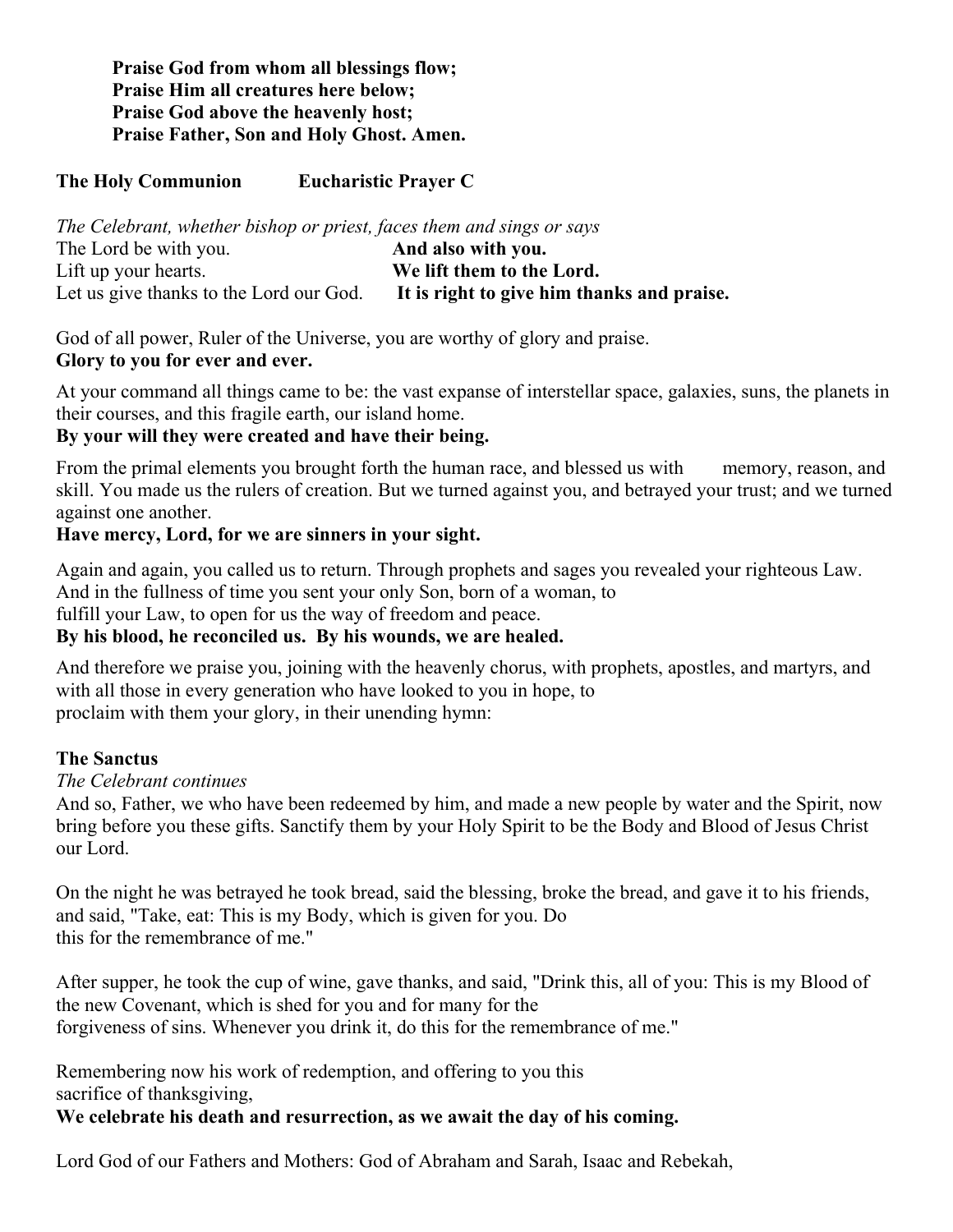Jacob and Leah and Rachel; God and Father of our Lord Jesus Christ: Open our eyes to see your hand at work in the world about us. Deliver us from the presumption of coming to this Table for solace only, and not for strength; for pardon only, and not for renewal. Let the grace of this Holy Communion make us one body, one spirit in Christ, that we may worthily serve the world in his name. **Risen Lord, be known to us in the breaking of the Bread.**

Accept these prayers and praises, Father, through Jesus Christ our great High Priest, to whom, with you and the Holy Spirit, your Church gives honor, glory, and worship, from generation to generation. **AMEN.**

As now as our Savior has taught us, we now pray:

**Our Father, who art in heaven, hallowed be thy Name, thy kingdom come, thy will be done on earth as it is in heaven. Give us this day our daily bread. And forgive us our trespasses, as we forgive those who trespass against us. And lead us not into temptation, but deliver us from evil. For thine is the kingdom, and the power, and the glory, for ever and ever. Amen.** 

# *The Fraction*

Alleluia. Christ our Passover is sacrificed for us. **Therefore, let us keep the feast. Alleluia.**

Together we pray:

**Be present, be present, O Jesus, our great High Priest, as you were present with your disciples, and be known to us in the breaking of bread; who live and reign with the Father and the Holy Spirit, now and for ever. Amen.** 

*The invitation to communion:* The gifts of God for the people of God: come, Jesus invites you to meet Him here.

*All Baptized believers are invited to receive communion.* 

*After communion:* 

## *A prayer for those worshipping online:*

**Spiritual Communion Prayer:** My Jesus, I believe that You are present in the Most Holy Sacrament. I desire to receive You into my soul. Since I cannot at this moment receive You sacramentally, come at least spiritually into my heart. I embrace You as if You are already here and I unite myself wholly to You. Never permit me to be separated from You. Amen.

*The post communion prayer of the gathered:* (*unison*)

**Eternal God, heavenly Father, you have graciously accepted us as living members of your Son our Savior Jesus Christ, and you have fed us with spiritual food in the Sacrament of his Body and Blood. Send us now into the world in peace, and grant us strength and courage to love and serve you with gladness and singleness of heart; through Christ our Lord. Amen.** 

*The Final Blessing*